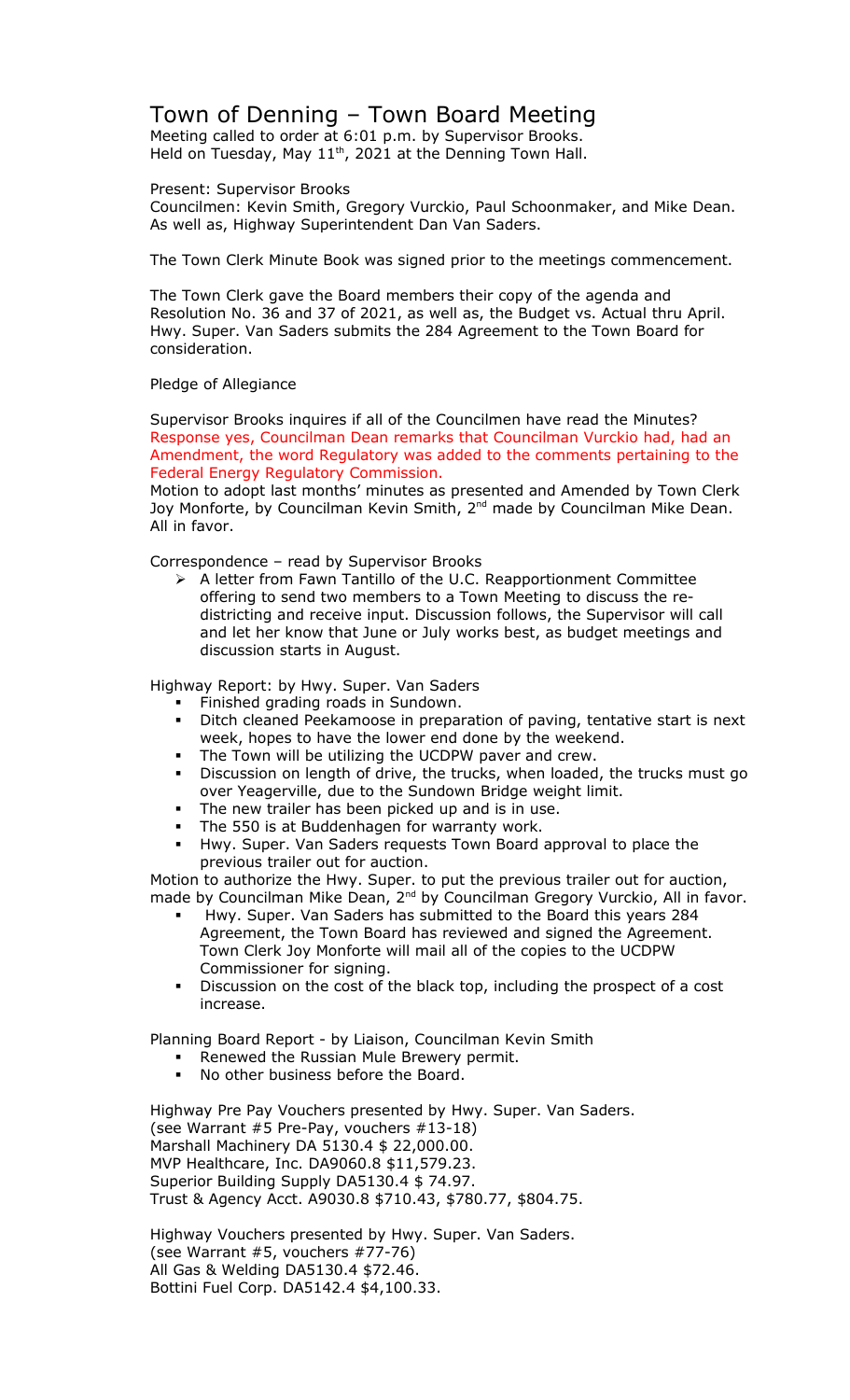Callanan DA5110.4 \$ 322.90. Campbell Freightliner DA5130.4 \$81.96. Case Tire Service Inc. DA 5130.4 \$501.30. Decker & Samuels DA5140.4 \$453.00. Fleet Pride DA5130.4 \$161.41. Home Depot Cr. Ser. DA5130.4 \$152.10. Kimball Midwest DA5130.4 \$146.49. Liberty Home & Garden DA5110.4 \$173.97. Mombaccus Excavating DA5110.4 \$ 1,321.61. Prestige Towing & Recovery, Inc.DA5130.4 \$195.00. T&T Sales, Inc. DA5130.4 \$560.44. Woods Repair DA5130.4 \$273.00. General Pre Pay Vouchers presented by Supervisor Brooks. (see Warrant #5PP, vouchers #27-35) Central Hudson A8160.4 \$58.36, A1620.4 \$300.38, A5132.4 \$20.95, A5182.4 \$142.35. Jonathan Follender A9060.8 \$ 1,425.60. MVP Health Care DA9060.8 \$8,510.52. TWC A1620.4 \$185.31. Trust & Agency Acct. DA9030.8 \$263.23, \$722.23, \$ 263.23. General Vouchers, presented by Supervisor Brooks. (see Warrant #5, vouchers 59-58) Matthew Bender A1110.4 \$ 249.00 Bottini Fuel Corp. A5132.4 \$708.51. Claryville Postmaster A1620.4 \$ 345.00 Dell A \$1,568.54. e-Nable Business Solutions A1460.4 \$ 175.00. Johnathan Follender A9060.8 \$ 94.80, \$217.00. Cindy Mickelson A1220.4 \$ 56.20. MVP A9060.8 \$32.50. NYSTRC A1410.4 \$25.00. Office of the State Comptroller A690 \$87.50. Quill A5132.4 \$127.77, A1410.4 \$84.98, A1110.4 \$ 41.45.

Mike Pries, Inc. A1910.4 \$ 183.70. Town Clerk Petty Cash Reimbursement c/o Joy Monforte A1410.4 \$25.40. TWC A5132.4 \$ 143.44.

UCRRA A8160.4 \$2,618.77.

Supervisor Brooks inquires if the Councilman are satisfied with the audit of the vouchers? The Councilmen respond in the affirmative.

Resolution No. 36 of 2021 **WHEREAS** New York State General Municipal Law Sections 103 and 104-4 permit the pre-audit function of vouchers, as a form of internal controls in the checking of claims and supporting documentation. And

**WHEREAS** the Sections 118 and 119 of New York State Municipal Law also authorize the auditing authority to approve of Said vouchers. AND

**WHEREAS** the Office of the New York State Comptroller Division of Local Governments and Accountability: Budgets and Finances also approves of this method.

**NOW THEREFORE BE IT RESOLVED** that the Town of Denning Town Board **HEREBY** approves of and authorizes payment of the following Warrants:

Highway Fund Warrant No. 5 Prep Pay Vouchers #13-18. Highway Vouchers Warrant No. 5, vouchers #77-90. General Fund Pre-Pay Warrant No. 5 Vouchers #27-35. General Fund Warrant No.5 Vouchers #59-74. Capital Fund Sewage Disposal Vouchers Warrant No. 5 – None.

**Whereupon**, the Resolution was put to a vote, and recorded as follows: Motion to adopt and approve by Councilman Gregory Vurckio, 2<sup>nd</sup> by Councilman Paul Schoonmaker. Roll Call Vote: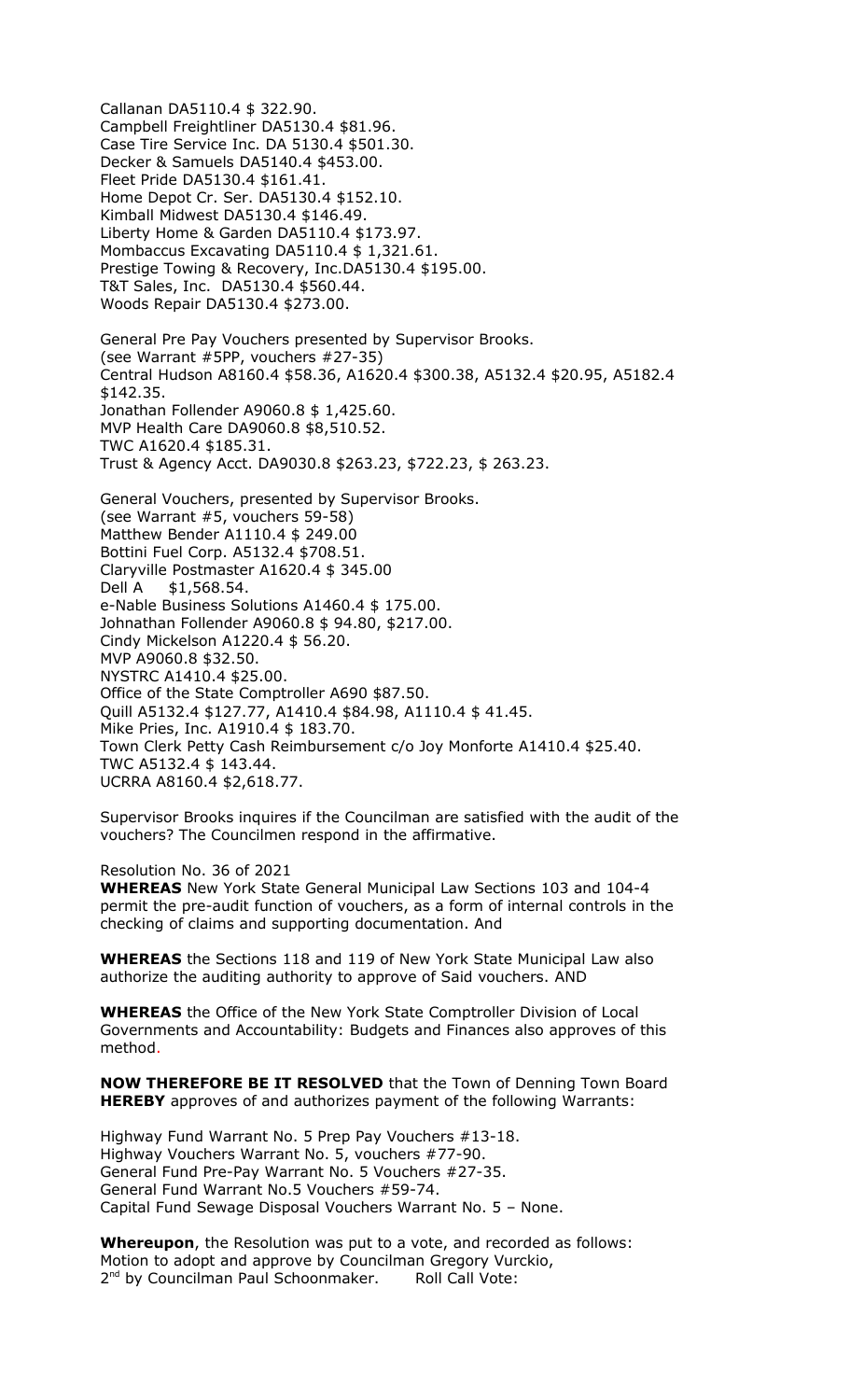Councilman Mike Dean AYE Councilman Paul Schoonmaker AYE Councilman Kevin Smith AYE Councilman Gregory Vurckio AYE Supervisor David Brooks AYE

Motion carried following a unanimous roll call vote.

Supervisor Brooks reads a letter from Ms. Shelly Curry, requesting appointment to the Town of Denning Planning Board vacancy. Brief discussion follows. The Town Board thanks her for her volunteering. Resolution No. 37 of 2021

**WHEREAS** New York State Town Law section 267 authorizes the Town Board to appoint members to the Planning Board, And

**WHEREAS** New York State Town Law § 64, Subdivision 5 confers specific authority on Town Boards to fill vacancies in Town Offices. And

**WHEREAS** the Town of Denning Town Board seeks to fill a vacancy created in 2019 and **THEREBY** maintaining a full planning board membership.

## **NOW THEREFORE BE IT RESOLVED** that Ms. Shelly Curry is **HEREBY**

appointed to fill the vacancy on the Planning Board for a remainder of term appointment ending 12-31-2026.

**Whereupon**, the Resolution was put to a vote, and recorded as follows: Motion to adopt and approve by Councilman Mike Dean,

2<sup>nd</sup> by Councilman Kevin Smith. Roll Call Vote: Councilman Mike Dean AYE Councilman Paul Schoonmaker AYE Councilman Gregory Vurckio AYE Supervisor David Brooks AYE

Motion carried following a unanimous roll call vote.

Supervisor Comments:

- Supervisor Brooks submits for Town Board review, the proposal from the proposed, recommended web developer ES11 LLC.
- Discussion follows, with Supervisor Brooks stating he thought the initial start-up cost of \$5,600, moving the site, making it so the Town Clerk can post as needed, as well as, brining it up to ADA requirements along with the security aspect, was worth it, to be in compliance with NYS law.
- Supervisor Brooks explains we are not in compliance and must be pro active. He states he believes in the long run it will be cheaper because the annul hosting bill would be \$650.00.
- After which Town Board reviews the written proposal.
- Roll Call vote requested by Supervisor Brooks to accept the emergency bid proposal, in order to be in compliance with New York State requirements, bid quote.

**Whereupon**, the proposal was put to a vote, and recorded as follows: Roll Call Vote:

| Councilman Mike Dean AYE           | Councilman Paul Schoonmaker AYE |     |
|------------------------------------|---------------------------------|-----|
| Councilman Kevin Smith AYE         | Councilman Gregory Vurckio      | AYE |
| <b>Supervisor David Brooks AYE</b> |                                 |     |

Motion carried following a unanimous roll call vote.

- Supervisor Brooks opens a discussion on the delineator posts to be added to Peekamoose Road and NYSDEC request for a joint agreement between the Town and the NYSDoT, which Dan had signed in October of last year and had not received a signed copy back. Further explaining his request for a Buffalo turbine or similar apparatus to be used in the spring and fall, to maintain the ditches, as Peekamoose Road will be paved this year and with the posts installed the ditches cannot be maintained.
- Councilman Vurckio inquires as to what section of the road is in discussion.
- Supervisor Brooks replies all the way to Packs.
- Supervisor Brooks comments the emergency regulations for the Peekamoose Riparian Corridor will go into effect on May 15<sup>th</sup>, everyone will need a permit for everyday and there is a fee, thru September 15<sup>th</sup>.